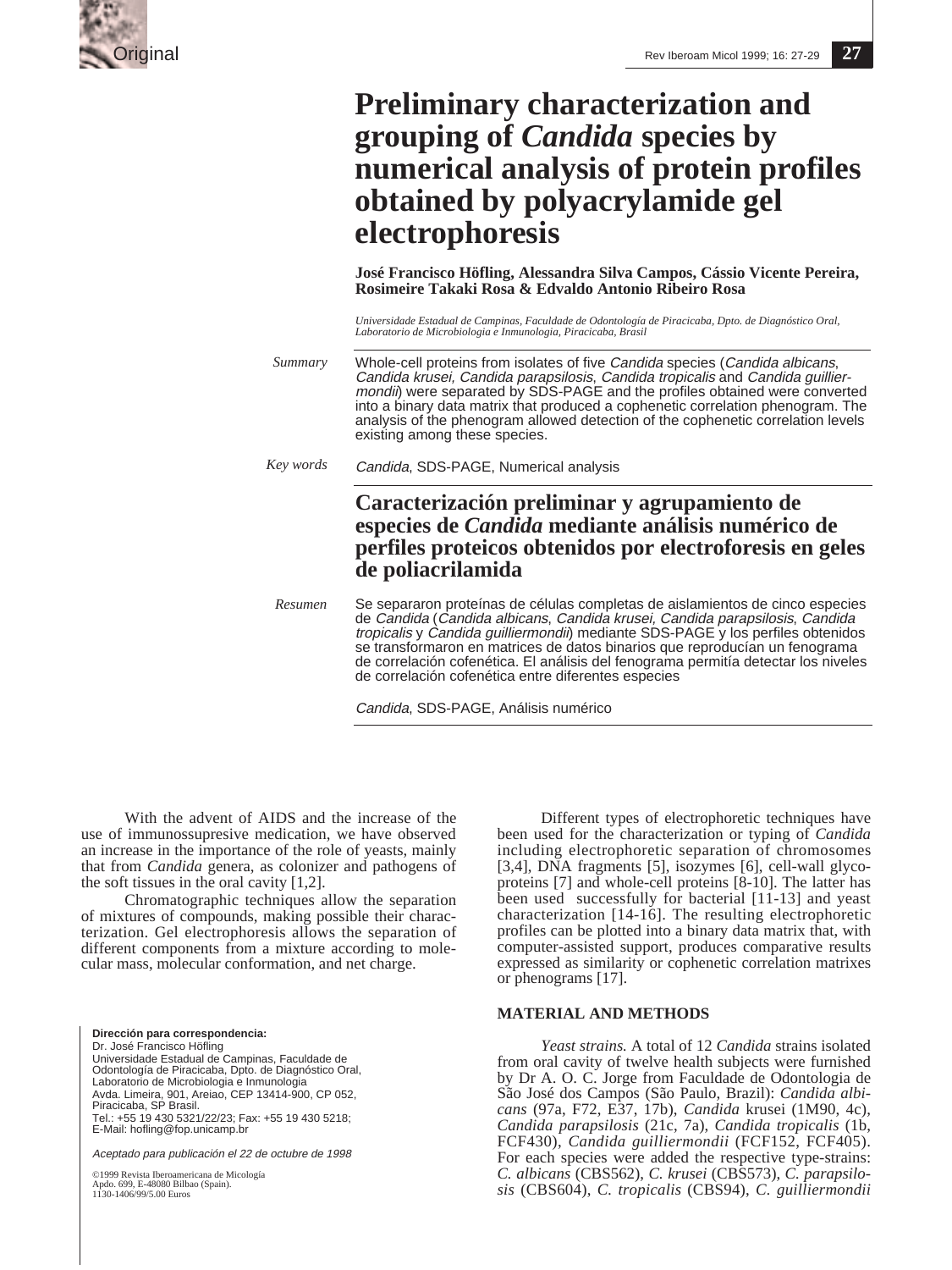(CBS566). The type-strain of *Saccharomyces cerevisiae* (CBS1171) also were included in this experiment.

*Extraction of whole-cell components.* The strains were cultivated on 50 ml YPD medium (yeast extract 1%, peptone 2%, glucose 2%) [3,7] at 37°C, on a shaking incubator (150 rpm), for 18 h. Cells were harvested by centrifugation  $(3,000 \text{ g/s min})$  and washed twice with cold saline solution [18]. The pellets were transferred to a mortar with 500 ml of sterile water and liquid nitrogen to freeze the cells that were disrupted by grinding. These preparations were transferred to microfuge tubes that were centrifuged (13,000 g/3 min) and the supernatants were collected. The protein concentration was determined by the Bradford's method [19] and adjusted to 80 mg/ml [20]. Equal volumes of supernatant and loading buffer [9] (5 mM Tris, 2.5% 2-mercaptoethanol, 1.5% SDS, 0.025% bromophenol blue) were combined and heated in a boiling water bath for 10 minutes.

*Whole-cell protein electrophoresis*. The protein profiles were obtained after electrophoresis of 50ml of protein solution in polyacrylamide slab gel with sodium dodecylsulfate (SDS) in a discontinuous buffer system [21] with 4.5% stacking gel and 12.5% running gel. The electrophoresis was conduced at 125 V in a cold chamber and the gels were stained with Coomassie blue G-250 0.25%. After destaining, the gels were scanned and the profiles of each lane transferred to a densitometry interface in the SigmaGel software (Jandel Software) where the exact position of the protein peaks were determined.

*Numerical analysis of the protein profiles.* For the establishment of cophenetic levels among the strains, the extracts of the type-strains of each *Candida* species and the type-strain of *S. cerevisiae* (CBS 1171 neotype) were included for the evaluation of reproducibility [14] and as an extrageneric reference [9,13,22], together with Molecular Mass Markers (Bio-Rad Laboratories, USA). The relative mobility (Rm) of each protein band was determined and the matches and mismatches among the bands (originated from presence/absence of such bands) received the representations 1 and 0, respectively. These data allowed to build a binary data matrix that was plotted using the NTSYS 1.70 software (Numerical Taxonomy and Systematics, from Applied Biostatistics, Inc., USA). Calculation of similarity between Rm values was performed by the Pearson product moment correlation coefficient (r) [23,24]. Cluster analysis was obtained with the phenogram by the unweighted pair-group method with arithmetic averages (UPGMA) [14].

#### **RESULTS**

*Reproducibility.* The protein profiles of analyzed strains on different gels were reproducible after three repetitions of each electrophoretic running. Protein extracts of *S. cerevisiae* (CBS 1171) and molecular mass markers were applied in all gels providing mean values r  $= 0.803$  and 1.0, respectively.

*Strain clustering.* The application of UPGMA clustering method allowed to build the phenogram of cophenetic correlation showed in figure 1, in which seven clusters (phenons) can be distinguished.

These clusters have the following compositions:

- Phenon I: there are three repetitions of molecular mass markers, with  $r = 1.000$ .
- Phenon II: there are three repetitions of *S. cerevisiae* CBS 1171, with  $r \ge 0.803$ .
- Phenon III: there are five strains of *C. albicans*, with  $r \ge 0.671$ .



Figure 1. UPGMA phenogram showing the cophenetic correlation among<br>some *Candida* species isolated from human oral cavity, based on their protein profiles obtained by SDS-PAGE.

- Phenon IV: there are three strains of *C. krusei,* with  $r \ge 0.754$ .
- Phenon V: there are three strains of *C. tropicalis*, with  $r \ge 0.808$ .
- Phenon VI: there are three strains of *C. guilliermondii,* with  $r \geq 0.666$ .
- Phenon VII: there are three strains of *C. parapsilosis*, with  $r \geq 0.664$ .

*Interspecific comparison*. Among all the species, *C. albicans* (cluster III) was the most frequently isolated species and its cluster could be grouped to others with r = 0.050. *C. krusei* (cluster IV) showed correlation with Saccharomyces cerevisiae CBS 1171 with  $r = 0.385$ , and both could be isolated from others with r = 0.245. *C. guilliermondii* (cluster VI) and *C. parapsilosis* (cluster VII) showed a value of  $r = 0.490$ , and these two clusters could be grouped with *C. tropicalis* (cluster V) with  $r = 0.309$ . Molecular mass markers showed correlation with the strains with  $r = -0.076$ .

#### **DISCUSSION**

The analysis of electrophoretic profiles of proteins associated with computer-statistics techniques has allowed the identification, classification, and even the reclassification of numerous strains, species and genera of bacteria [11-13,22,25] and yeast [10,14,15].

The reproducibility of electrophoretic profiles on different slab gels was evaluated by the inclusion of molecular mass markers, together with the inclusion of the protein extract of yeast from a non-correlated genus [9,12] and gave cophenetic correlation values r=0.803 for the three repetitions of *S. cerevisiae* and r=1.0 for the three repetitions of molecular mass markers. These values are in agreement with the minimum acceptable proposed by Sneath & Johnson [26] that was 0.8. The data obtained from grouping of *Candida* strains based on their electrophoretic profiles showed high level of agreement with the interspecific classification established by conventional methods. Moreover, the isolates of each specie showed identical or very similar profiles when compared. This fact suggests that these protein profiles obtained by SDS-PAGE are relatively stable taxonomic characteristics.

As it can be observed in figure 1, the use of typestrains allowed the identification of clusters at the species level, since the *Candida* isolates were grouped with their respective type-strains. With regard to cluster compositions, the SDS-PAGE technique allowed the organization